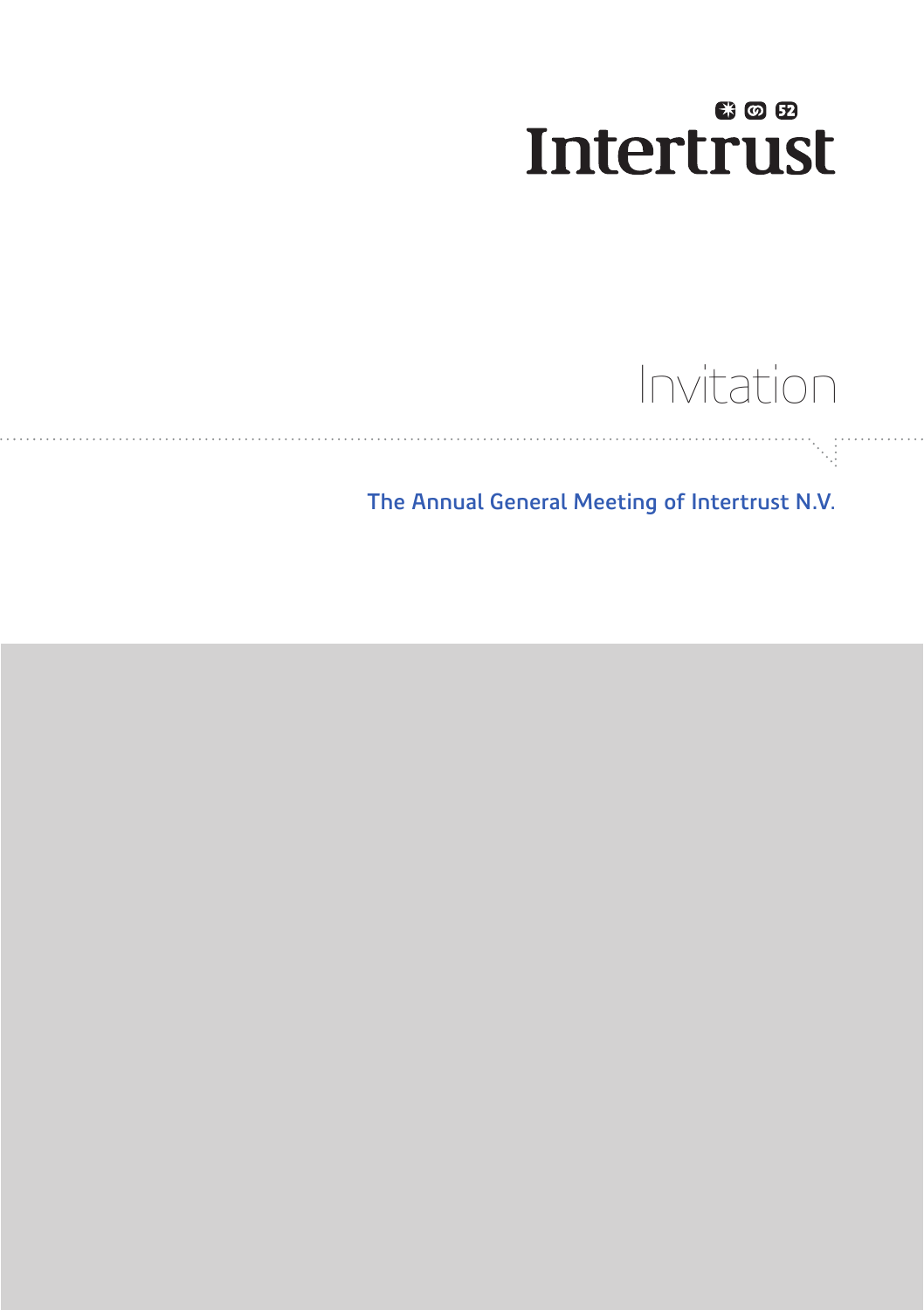Dear shareholder,

We have the pleasure of inviting you to the annual general meeting ("AGM") of Intertrust N.V. to be held at 15:00 hours on May 12, 2016 at the offices of Euronext Amsterdam, Beursplein 5, 1012 JW Amsterdam.

Management Board of Intertrust N.V.

Amsterdam, March 31, 2016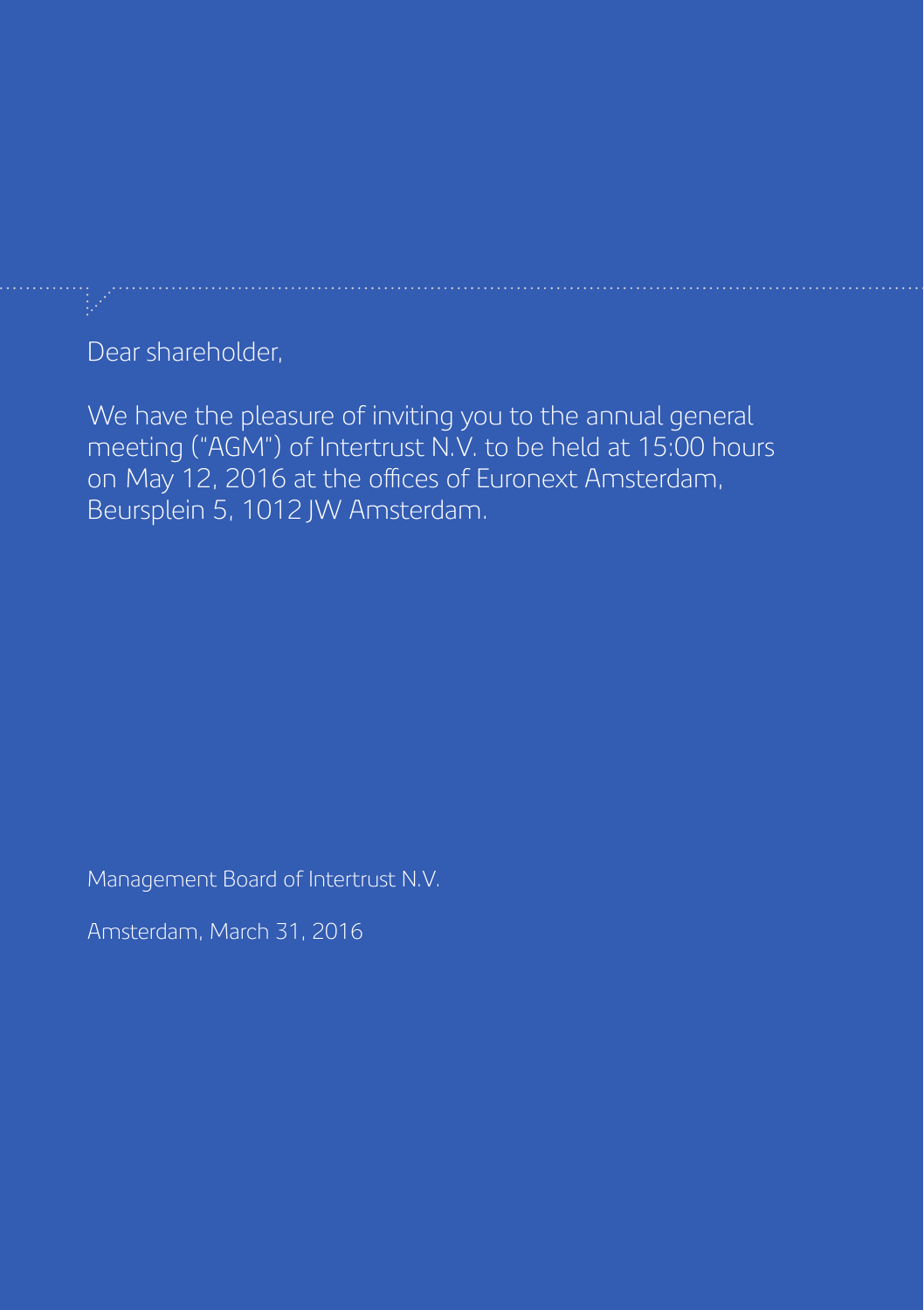### 800

# Agenda

1. Opening

| 2. | Report of the Management Board 2015                                                                                                                       | discussion item                |
|----|-----------------------------------------------------------------------------------------------------------------------------------------------------------|--------------------------------|
| 3. | Implementation remuneration policy during 2015                                                                                                            | discussion item                |
| 4. | Annual accounts 2015<br>Adoption annual accounts 2015<br>a.<br>Dividend policy<br>b.                                                                      | voting item<br>discussion item |
| 5. | Discharge members of the Management Board                                                                                                                 | voting item                    |
| 6. | Discharge members of the Supervisory Board                                                                                                                | voting item                    |
| 7. | Appointment of external auditor                                                                                                                           | voting item                    |
| 8. | Designation of the Management Board<br>to issue shares and to grant rights to subscribe for shares<br>a.<br>b. to limit or exclude the pre-emptive rights | voting item<br>voting item     |
| 9. | Authorization of the Management Board to repurchase shares voting item                                                                                    |                                |
|    | 10. Any other business                                                                                                                                    |                                |
|    | 11. Closing                                                                                                                                               |                                |

. . . . . . . . . . . . .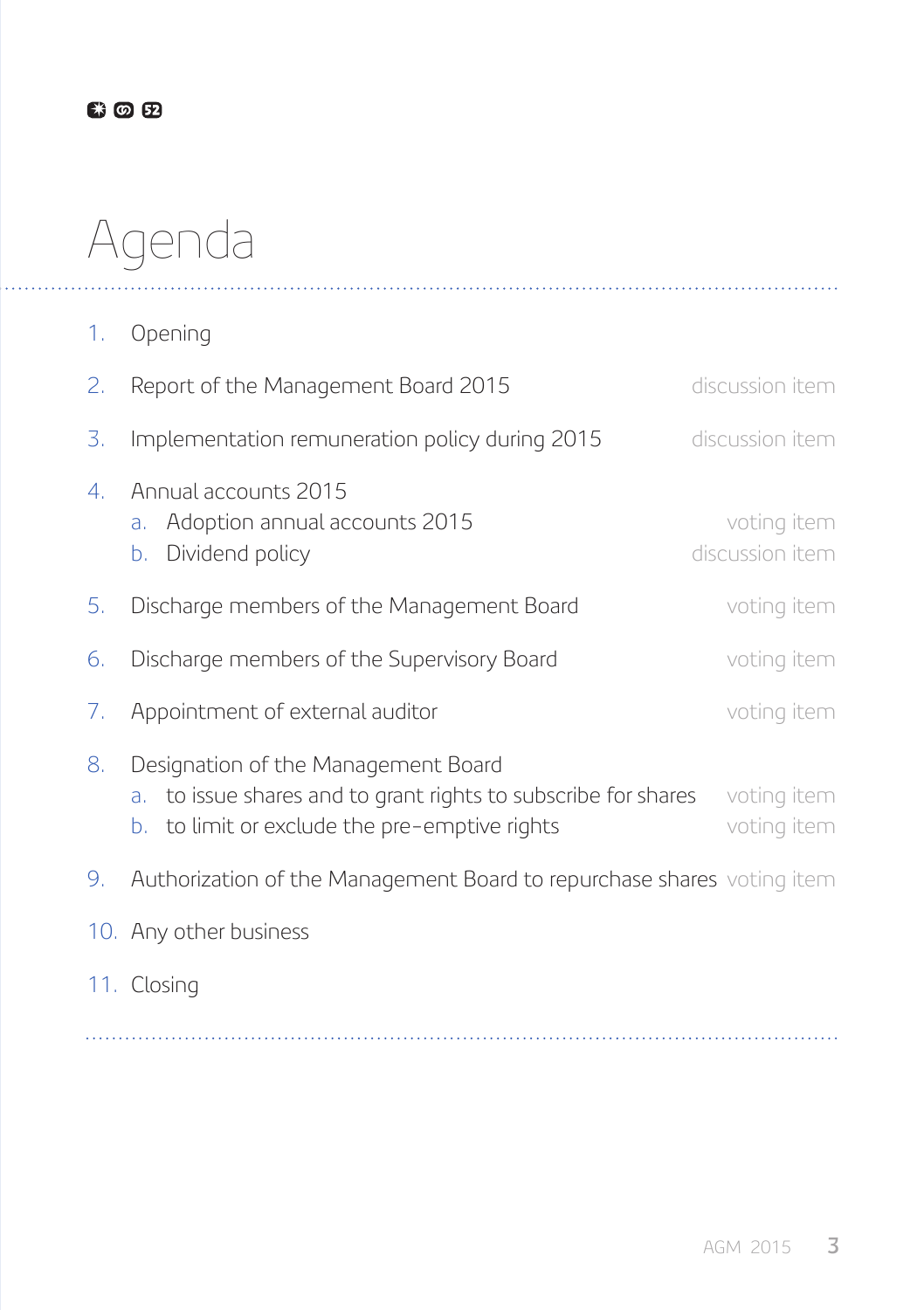### Explanatory notes to the agenda

#### **2. Report of the Management Board 2015** (discussion item)

Explanation on the report of the Management Board (*bestuursverslag*) for the financial year 2015, and the results.

#### **3. Implementation remuneration policy during 2015** (discussion item)

Explanation of the implementation of the remuneration policy during the financial year 2015 pursuant to section 2:135 paragraph 5a of the Dutch Civil Code. The explanation is based on the relevant information referred to in section 2:383c up to and including section 2:383e of the Dutch Civil Code, as included in the Annual Report 2015 on pages 63 through 67.

#### **4. Annual accounts 2015**

a. Adoption annual accounts 2015 (voting item)

It is proposed to adopt the annual accounts for the financial year 2015.

b. Dividend policy (discussion item)

 Intertrust intends to pay dividends that are in line with its medium- to long-term financial performance and targets, and to therefore increase dividends-per-share over time. We intend to pay a dividend in the range of 40% to 50% of our adjusted net income in the relevant fiscal year. For this purpose, adjusted net income is determined as Adjusted EBITA\* less net interest costs and less tax costs calculated at the applicable effective tax rate. We intend to pay dividend in semi-annual instalments with the first interim payment expected in the fourth quarter of 2016.

Furthermore, our dividend policy is subject to change as our Management Board will revisit our dividend policy from time to time.

The AGM is invited to discuss this dividend policy.

We define EBITDA as earnings before interest, taxes, depreciation and amortisation. We define EBITDA before specific items as earnings before interest, taxes, depreciation and amortisation and specific items. Specific items of income or expense are income and expense items that, based on their significance in size or nature, should be separately presented to provide further understanding about our financial performance. Specific items include (i) transaction and monitoring costs; (ii) integration costs; and (iii) income/expenses related to disposal of assets. Specific items are not of an operational nature and do not represent our core operating results. We define Adjusted EBITDA as EBITDA before specific items before one-off revenue/expenses. One-off revenue/expenses are defined as one-off items in revenue and expenses. The one-off revenue consists mainly of revenues related to the release of a one-off provision. The one-off expenses are related to redundancies, legal costs and settlement fees. We define Adjusted EBITA as Adjusted EBITDA after depreciation and software amortisation.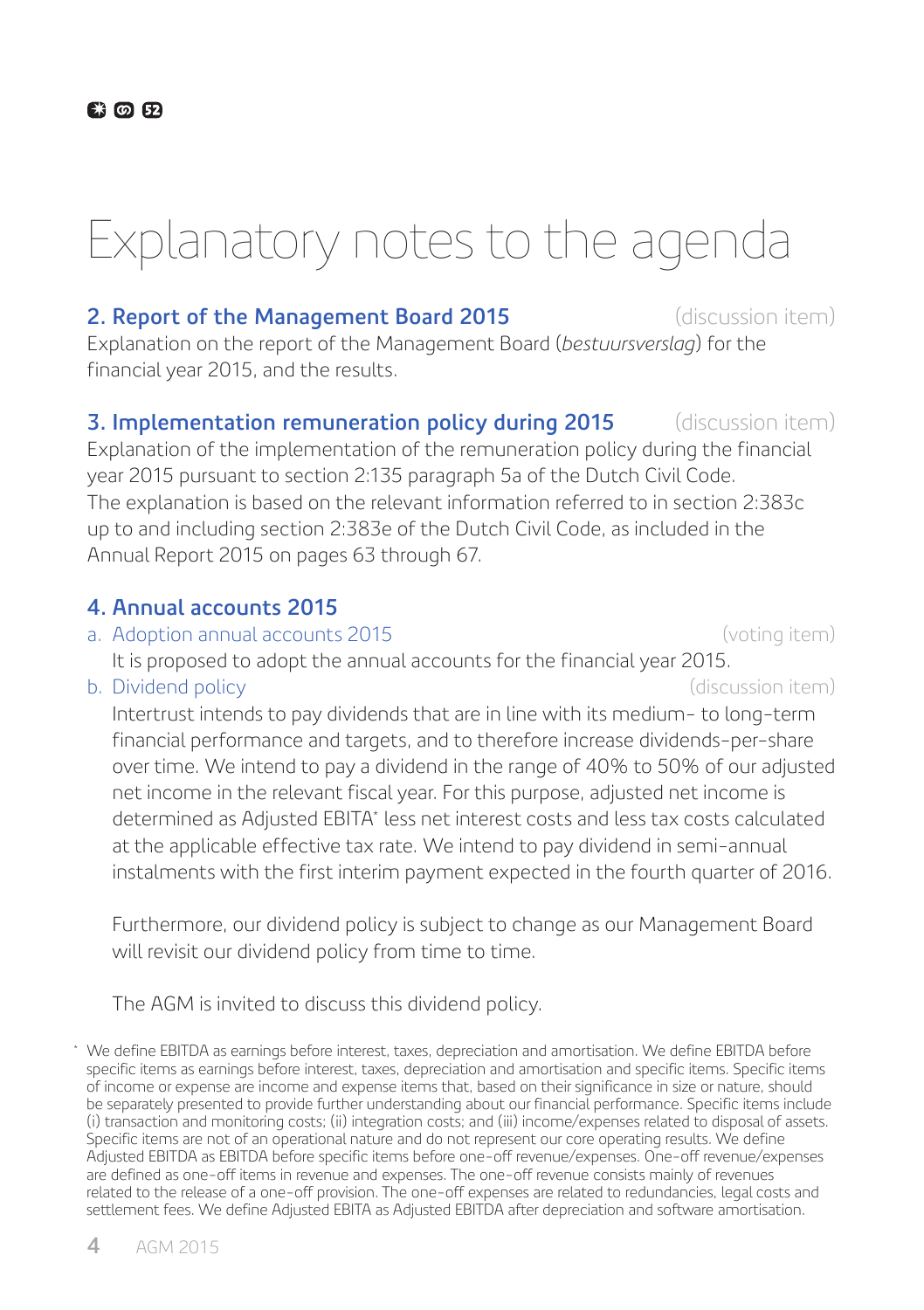#### **5. Discharge members of the Management Board** (voting item)

It is proposed to grant discharge to each member of the Management Board in office in 2015 (in part or the entire financial year) for his functioning during the financial year 2015, to the extent this is reflected in the annual accounts 2015 or otherwise disclosed prior to taking this resolution.

#### **6. Discharge members of the Supervisory Board** (voting item)

It is proposed to grant discharge to each member of the Supervisory Board in office in 2015 (in part or the entire financial year) for his/her functioning during the financial year 2015, to the extent this is reflected in the annual accounts 2015 or otherwise disclosed prior to taking this resolution.

#### **7. Appointment of external auditor and the control of the state of external auditor and the control of the control of the control of the control of the control of the control of the control of the control of the contr**

The audit of the annual accounts for the financial year 2015 has been performed by KMPG. It is proposed to appoint KPMG (again) as the external auditor of Intertrust N.V. with the instruction to audit the annual accounts for the financial year 2016.

#### **8. Designation of the Management Board**

a. to issue shares and to grant rights to subscribe for shares (voting item)

 It is proposed to extend the authority of the Management Board as the corporate body authorised, subject to the prior approval of the Supervisory Board, to resolve to issue shares and to resolve to grant rights to subscribe for shares. The authority is limited to a maximum of 10% of the issued share capital, at the time of issue, or at the time of granting of the right to subscribe for shares, plus an additional 10% of the outstanding share capital, at the time of issue, or at the time of granting of the right to subscribe for shares, if the issue or the granting of the right to subscribe for shares takes place in view of a merger or an acquisition. This extension of the authority is requested for a period of 18 months, until November 12, 2017.

b. to limit or exclude the pre-emptive rights (voting item) It is proposed to extend the authority of the Management Board as the corporate body authorised, subject to the prior approval of the Supervisory Board, to resolve to exclude or limit the pre-emptive rights in relation to the issue of shares or the grant of rights to subscribe for shares, which can be issued or granted pursuant to the authority as mentioned under agenda item 8.a. This extension of the authority is requested for a period of 18 months, until November 12, 2017.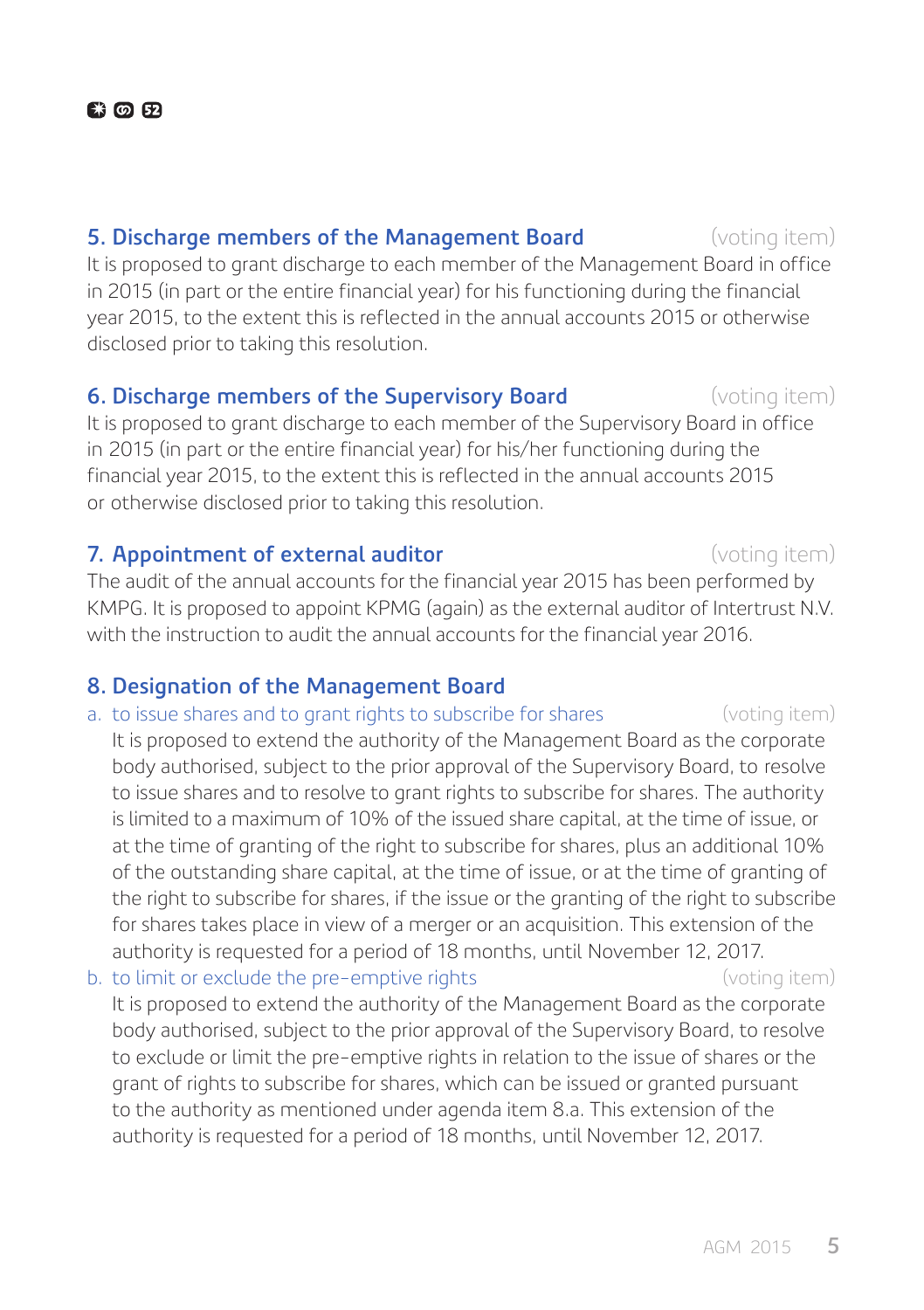**9. Authorization Management Board to repurchase shares** (voting item) It is proposed to extend the authorisation of the Management Board to repurchase shares in its own capital by agreement, including private transactions and transactions effected through a stock exchange. The authorization shall be limited to a maximum of 10% of the issued share capital, meaning that following the repurchase, Intertrust N.V. and one or more of its subsidiaries (for their own account) may never hold more than 10% of the issued capital in aggregate. The price shall range between EUR 0.01 and the amount equal to 110% of the share price. The share price means: the average of the highest quoted price for each share on the five consecutive trading days immediately preceding the date of repurchase according to the Official Price List of Euronext Amsterdam. This extension of the authority is requested for a period of 18 months, until November 12, 2017.

## General information

#### **Language, AGM documents**

Intertrust is an international company and its corporate language is English. The AGM will therefore be conducted in English. A live translation in Dutch will be available. The agenda and the explanatory notes to the agenda, the report of the Management Board and the annual accounts for the financial year 2015 are available on the website of Intertrust N.V., http://investors.intertrustgroup.com. These documents are also available for inspection at the office of Intertrust N.V., Prins Bernhardplein 200, 1097 JB Amsterdam, the Netherlands, e-mail AGM@intertrustgroup.com where copies can be obtained free of charge as well as via ABN AMRO Bank N.V. ("ABN AMRO") by telephone: +31 20 344 2000 and by e-mail corporate.broking@nl.abnamro.com.

### **Registration date**

Shareholders may attend the AGM and exercise voting rights if they hold shares in the share capital of Intertrust N.V. on April 14, 2016 (the "Registration Date") and are registered as such in the administrations held by the banks and brokers that are intermediaries as defined under the Securities Giro Act (*Wet giraal effectenverkeer*) (the "Intermediaries").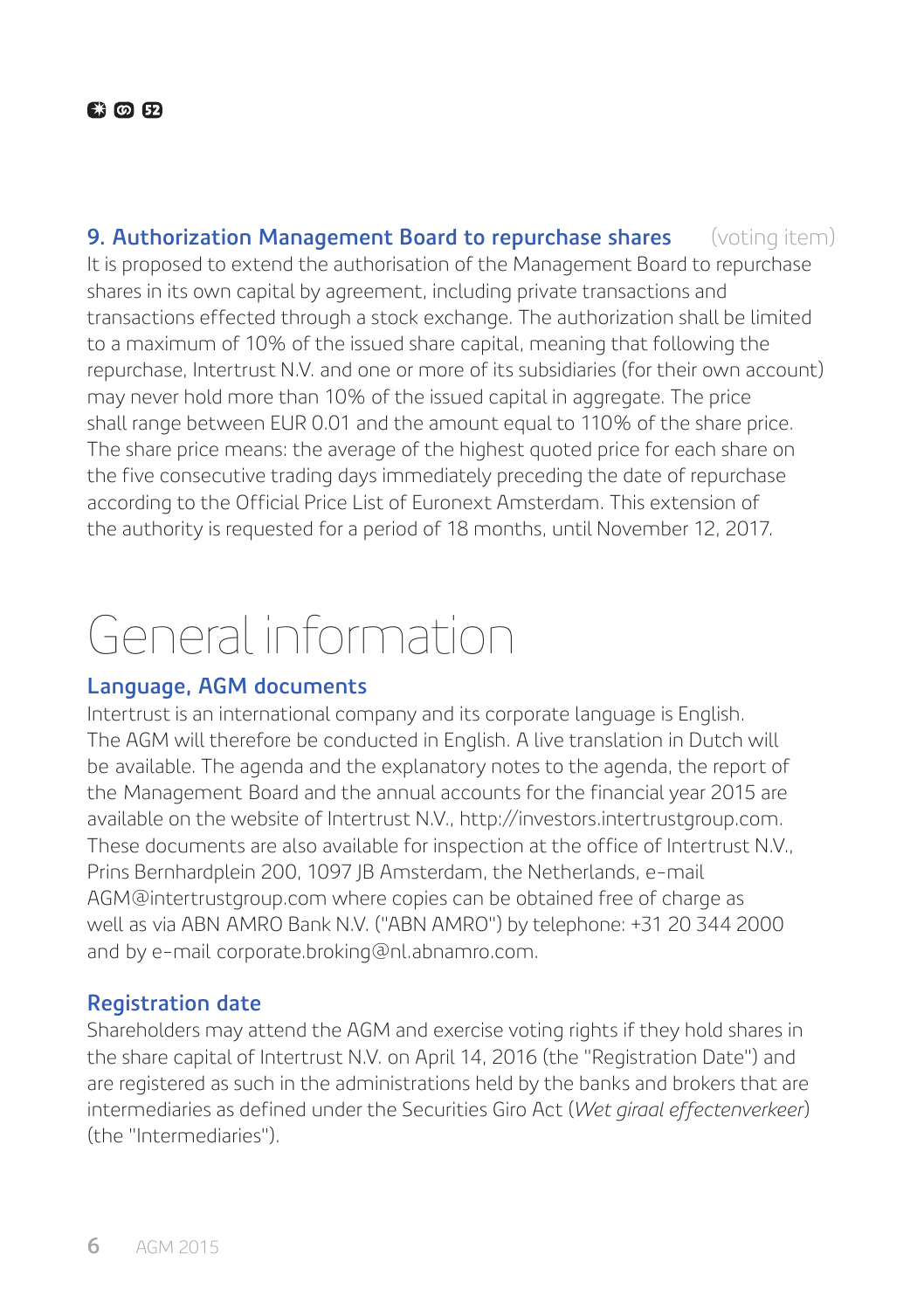#### **Attending in person**

Shareholders who wish to attend the AGM in person or wish to authorise others to represent them at the AGM and are entitled to attend the AGM must register themselves at ABN AMRO via www.abnamro.com/evoting or through the Intermediary in whose administration the shareholder is registered as holder of shares Intertrust N.V., ultimately on May 5, 2016 no later than 17:00 hours. The Intermediary must provide, no later than 10:00 hours on May 6, 2016, ABN AMRO via www.abnamro.com/intermediairy with a statement identifying the number of shares held by the shareholder on the Registration Date and presented for registration, as well as the full address details of the shareholder concerned in order to be able to verify the shareholding on the Registration Date in an efficient manner. The shareholder will receive from ABN AMRO, via the Intermediary, proof of registration (the "Registration Card") with a registration number by e-mail or by regular mail. This Registration Card will serve as an admission ticket to the AGM.

#### **Proxy and voting instructions**

Shareholders who are unable to attend the AGM in person may also, without prejudice to the above with regard to registration, give their voting instruction to an independent third party: M.A.J. Cremers, civil-law notary in Amsterdam, the Netherlands, and/or her legal substitute and/or each civil-law notary of Stibbe. A (electronic) voting instruction may also be given via www.abnamro.com/evoting no later than 17:00 hours on May 5, 2016. If a shareholder is unable to give its voting instruction electronically, this may also be given in writing. For this a form is available free of charge at the offices of Intertrust N.V. (http://investors.intertrustgroup.com). The form must be completed and be received by M.A.J. Cremers, civil-law notary in Amsterdam, the Netherlands, at the offices of Stibbe (Strawinskylaan 2001, 1077 ZZ Amsterdam, the Netherlands or by e-mail manon.cremers@stibbe.com) ultimately on May 5, 2016, 17:00 hours. A proxy can be granted with or without voting instructions. In case a proxy is granted to said independent party without voting instructions it shall be deemed to include a voting instruction in favour of all proposals made by the Management Board and/or the Supervisory Board.

Persons entitled to attend the AGM may be asked for identification prior to be admitted and are therefore requested to carry a valid identity document.